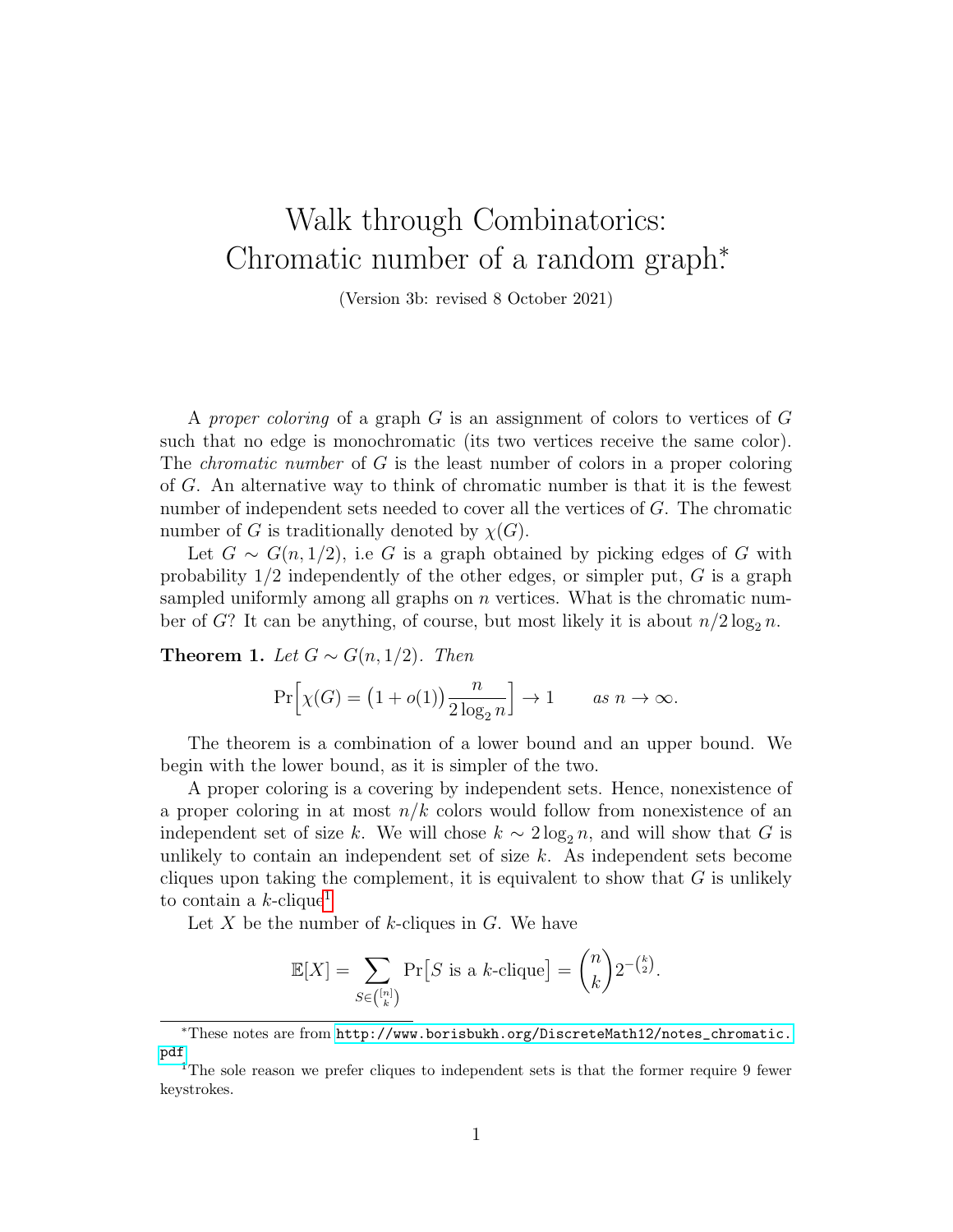$(G(n, 1/2))$ 

Write  $f(k)$  for  $\binom{n}{k}$  $\mathbb{E}_k^{(n)}[X] \geq \mathbb{E}[X]$ , it follows that if  $f(k) \to 0$ , then  $Pr[X \geq 1] \rightarrow 0$ . Let's find k for which this holds.

The equation  $\binom{n}{k}$  $\binom{n}{k_0} 2^{-\binom{k_0}{2}} = 1$  can be easily solved approximately: Taking the logarithms we obtain  $k_0^2/2 = k_0 \log_2 n + O(k_0 \log k_0)$ , which simplifies to  $k_0 = 2 \log_2 n + O(\log k_0)$ . Self-substitution yields  $k_0 = 2 \log_2 n + O(\log \log n)$ . Furthermore if  $k = 2 \log_2 n + O(\log \log n)$ , then

$$
f(k)/f(k+1) = \frac{\binom{n}{k} 2^{-\binom{k}{2}}}{\binom{n}{k+1} 2^{-\binom{k+1}{2}}} = \frac{k+1}{n-k} \cdot 2^k \ge \frac{1}{n} \cdot 2^{(2+o(1)) \log_2 n} = n^{1+o(1)}.
$$

Hence,  $Pr[X \ge 1] \le f(k) \to 0$  rapidly as k increases above  $k_0$ . This proves the lower bound.

The upper bound is more intricate. We need to show that  $G(n, 1/2)$  can be covered by  $(1+o(1))n/2\log_2 n$  cliques with high probability. There are two clever ideas to the proof. Let  $m = \lfloor n/\log^2 n \rfloor$ . The first idea is to reduce the problem to showing that the event

## "all sets of size  $m$  contain a  $k$ -clique"

is very likely. Indeed, suppose the event holds. Then we can find the required covering in two stages. In the first stage, we select k-cliques, remove the vertices contained in them, and repeat until fewer than m vertices are left. In the second stage, we treat each vertex as a 1-clique. The total number of cliques would then be at most  $n/k + m = n/2 \log_2 n + O(n/\log^2 n)$ , which is the desired upper bound.

A natural goal is to show that if  $S$  is an m-element set, then

 $p_{\text{small}} \stackrel{\text{def}}{=} \Pr[S \text{ contains no } k\text{-clique}]$ 

is so tiny, as to make

$$
\Pr[\exists S \text{ that contains no } k\text{-clique}] \le \sum_{S \in \binom{[n]}{m}} \Pr[S \text{ contains no } k\text{-clique}] = p_{\text{small}} \binom{n}{m}
$$

tend to zero. The problem is that  $\binom{n}{m}$  $\binom{n}{m}$  is exponential, namely

$$
\binom{n}{m} \le n^m = e^{\Theta(n/\log n)}.
$$

Our aim is thus to show that  $p_{small}$  is exponentially small, which we will do.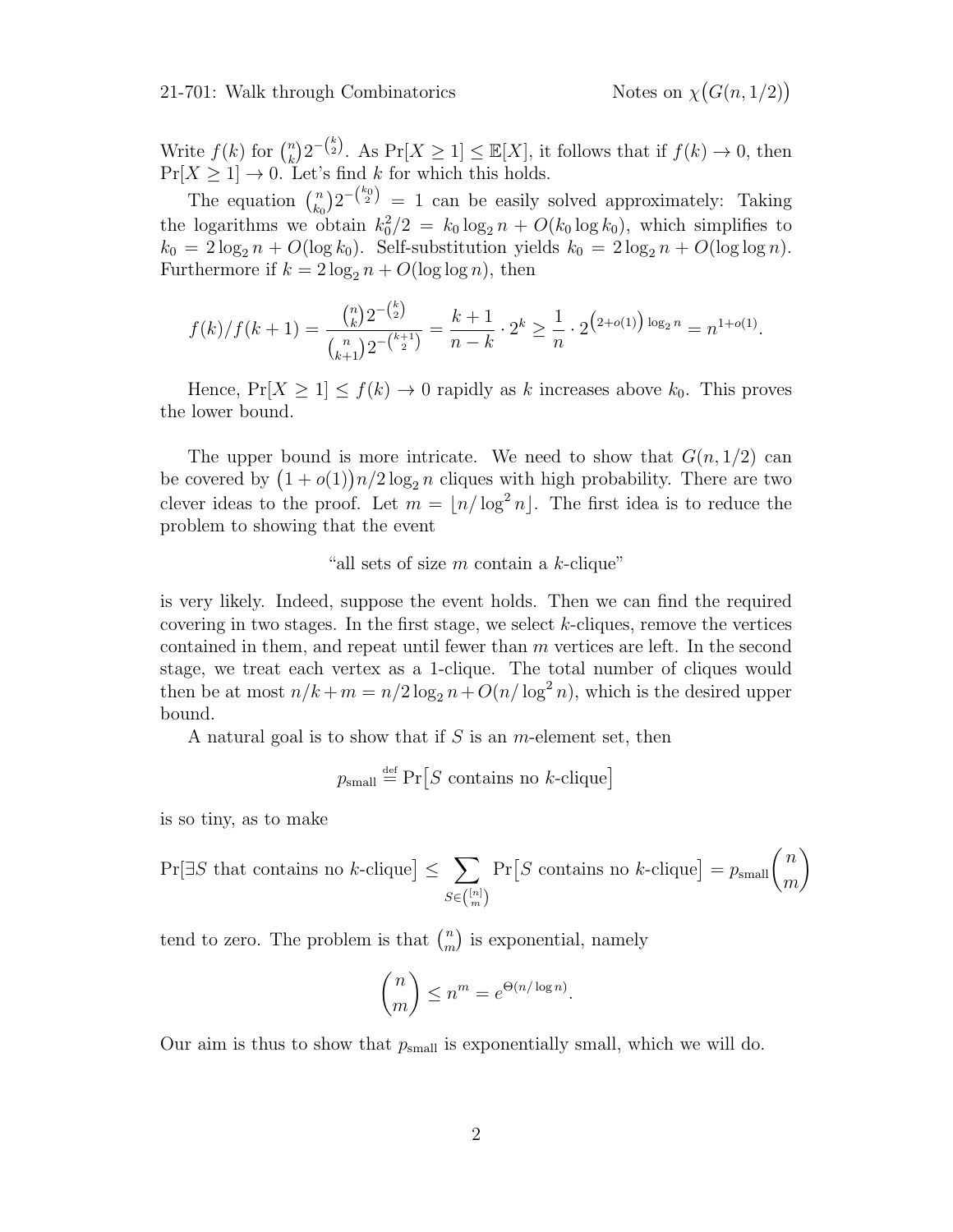$(G(n, 1/2))$ 

**Proof that**  $Pr[G(n, 1/2)]$  contains no k-clique =  $exp(-n^{2-o(1)})$ . In this section we write *n* for what used to be *m*. Consider  $G \sim G(n, 1/2)$ . Then  $p_{\text{small}} = \Pr[G \text{ contains no } k\text{-clique}]$ . The first impulse is to bound  $p_{\text{small}}$  via Chebyshev's inequality. Let  $X$  be the number of  $k$ -cliques in  $G$ . Then

$$
\Pr[X=0] \le \Pr\big[|X - \mathbb{E}[X]| \ge E[X]\big] \le \frac{\text{Var}[X]}{\mathbb{E}[X]^2}.
$$

Sadly, this inequality is just too weak because the dependence on  $\mathbb{E}[X]$  is only polynomial. It is thus natural to use a large deviation inequality, such as Azuma's inequality.

The difficulty with using Azuma's inequality is that  $X$  is far from being Lipschitz. Adding a single edge to  $G$  might increase the number of  $k$ -cliques by  $\binom{n-2}{k}$  $\binom{n-2}{k-2}$ . So, one replaces X by a random variable that behaves similarly to X, but that is Lipschitz. The second clever idea is the choice of this random variable.

Let Y be the maximal number of edge-disjoint k-cliques in  $G$ . It is clear that Y is Lipschitz — removing an edge destroys at most one k-clique. It remains to show that  $\mathbb{E}[Y]$  is large. Let F be the family of all the k-cliques in G. Define an auxiliary graph H whose vertex set is  $V(H) = \mathcal{F}$  and whose edges are given by the rule that  $S_1, S_2 \in \mathcal{F}$  form an edge if k-cliques on  $S_1$  and  $S_2$  share an edge. In symbols,  $S_1 \sim_H S_2 \iff |S_1 \cap S_2| \geq 2$ . The random variable Y is precisely the independence number of  $H$ , and so if we show that  $H$  has only a few edges, we can invoke Turán's theorem to bound  $Y$  from below.

To use Turán theorem, we need to get an estimate on the number of vertices and on number of edge of  $H$ . We can use Chebyshev's inequality to show both  $|V(H)|$  and  $|E(H)|$  are concentrated near their expectations. Computing the variance of  $|V(H)|$  and  $|E(H)|$  is annoying, so it is simpler to use only the expectations and import the proof of existence of a large independence set in sparse graphs.

We have  $\mathbb{E}[|V(H)|] = f(k)$ , and

$$
\mathbb{E}[|E(H)|] = \sum_{\substack{S_1, S_2 \in \binom{[n]}{k} \\ |S_1 \cap S_2| \ge 2}} \Pr[S_1 \& S_2 \text{ are } k\text{-cliques}]
$$
\n
$$
= \sum_{S_1} \sum_{t \ge 2} \sum_{\substack{S_2 \\ |S_1 \cap S_2| = t}} 2^{-2\binom{k}{2} + \binom{t}{2}}
$$
\n
$$
= \binom{n}{k} \sum_{t \ge 2} \binom{k}{t} \binom{n-k}{k-t} 2^{-2\binom{k}{2} + \binom{t}{2}}
$$
\n
$$
= f(k) 2^{-\binom{k}{2}} \sum_{t \ge 2} g(t),
$$